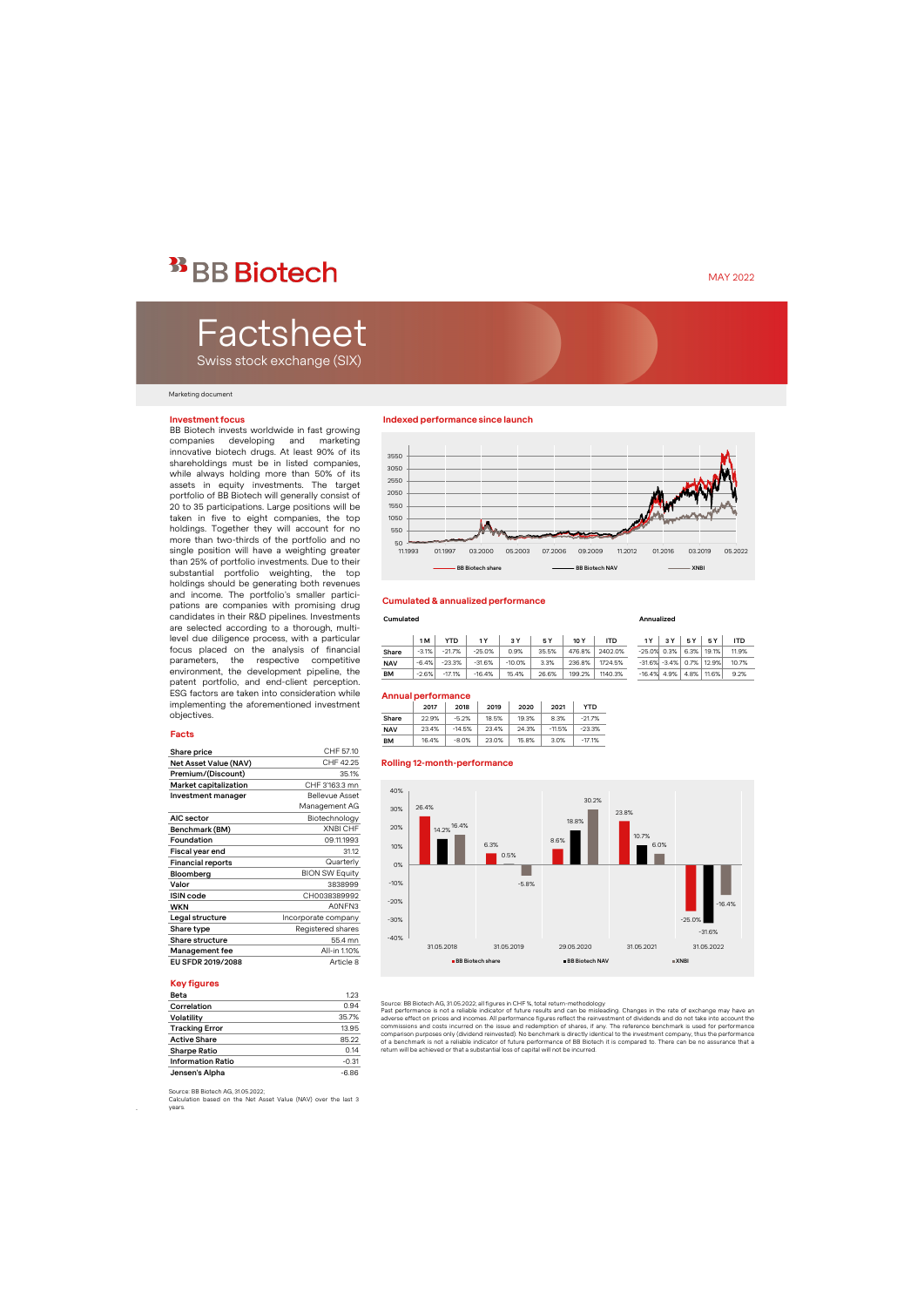#### **Top 10 positions**

| Ionis Pharmaceuticals         | 10.7% |
|-------------------------------|-------|
| Argenx SE                     | 8.6%  |
| Moderna                       | 8.1%  |
| Neurocrine Biosciences        | 7.9%  |
| <b>Vertex Pharmaceuticals</b> | 7.6%  |
| Incyte                        | 6.5%  |
| Intra-Cellular Therapies      | 6.1%  |
| Alnylam Pharmaceuticals       | 5.1%  |
| Arvinas                       | 4.2%  |
| <b>Fate Therapeutics</b>      | 4.0%  |
| Total top 10 positions        | 68.8% |
| Total positions               | 31    |

#### **Sector breakdown**

| Small Molecule         | 52.8% |
|------------------------|-------|
| <b>RNA</b>             | 24.1% |
| Antibody               | 12.9% |
| Gene- and cell therapy | 76%   |
| Protein                | 26%   |
|                        |       |

#### **Currency breakdown**

| $\sim$ $-$ | 100.0% |
|------------|--------|

#### **Market commentary**

In May geopolitical issues were once again a focus for investors. The month of May was another volatile month for biotech stocks with the Nasdaq Biotech Index starting the month at 3760.64 hitting its low of 3382.44 on May 11 and ending the month at 3711.03. BB Biotech's share price declined by 3.1% (in CHF) in May.

In the biotech sector we saw one significant M&A deal announced on May 10 with Pfizer acquiring Biohaven Pharmaceuticals for USD 11.6 bn in cash. Biohaven is a company with an oral migraine medication that is currently approved and marketed.

Many of BB Biotech's portfolio companies reported first quarter results in May and in general their development both scientifically and financially are going according to plan.

Please find below selected highlights from a few of BB Biotech´s portfolio companies:

**Sage Therapeutics (-0.8%, in USD)** and its partner Biogen announced on May 2 that they have initiated a rolling submission of a New Drug Application (NDA) to the FDA for zuranolone in the treatment of major depressive disorder (MDD). Zuranolone is an investigational two-week, once-daily oral drug being developed for MDD and postpartum depression (PPD). The companies have submitted the nonclinical module of the NDA to the FDA and plan to submit the remaining components for the MDD filing in the second half of 2022.

**Argenx (+7.7%, in USD)** announced on May 5 positive data from the Phase III ADVANCE trial of VYVGART (efgartigimod alfa-fcab) in adults with primary immune thrombocytopenia (ITP). ADVANCE met its primary endpoint demonstrating that a higher proportion of chronic ITP patients receiving VYVGART achieved a sustained platelet count response compared to placebo. ADVANCE is the first Phase 3 clinical trial of a neonatal Fc receptor (FcRn) blocker in ITP.

**Vertex (-1.7%, in USD)** announced on May 2 updates on its Phase 1/2 clinical trial of VX-880, an investigational stem cell-derived, fully differentiated pancreatic islet cell replacement therapy for people with type 1 diabetes (T1D) with impaired hypoglycemic awareness and severe hypoglycemia. Two patients in Part A received VX-880 at half the target dose. The first patient dosed in Part A of the study achieved insulin independence at day 270, with a HbA1c of 5.2%. The second patient dosed in Part A has shown robust increases in fasting and stimulated C-peptide, and reductions in exogenous insulin requirements through day 150. Taken together, the data from the first two patients in Part A established proof-ofconcept for VX-880. Per the study protocol, the Independent Data Monitoring Committee reviewed the totality of the safety and efficacy data from the first two patients dosed in Part A of the study and recommended advancement to Part B, where patients receive the full target dose of VX-880.

#### **Outlook**

We are still seeing very attractive investment opportunities in the biotech sector. The investment team will continue to seek investments in biotech companies that deploy novel approaches to create breakthrough clinical benefits for patients and society.

Source: BB Biotech AG, 31.03.2022;

.

For illustrative purposes only. Holdings and allocations are subject to change. Any reference to a specific company or security does not constitute a recommendation to buy, sell, hold or directly invest in the company or securities. Where the Sub-Fund is denominated in a currency other than an investor's base currency, changes in the rate of exchange may have an adverse effect on price and income.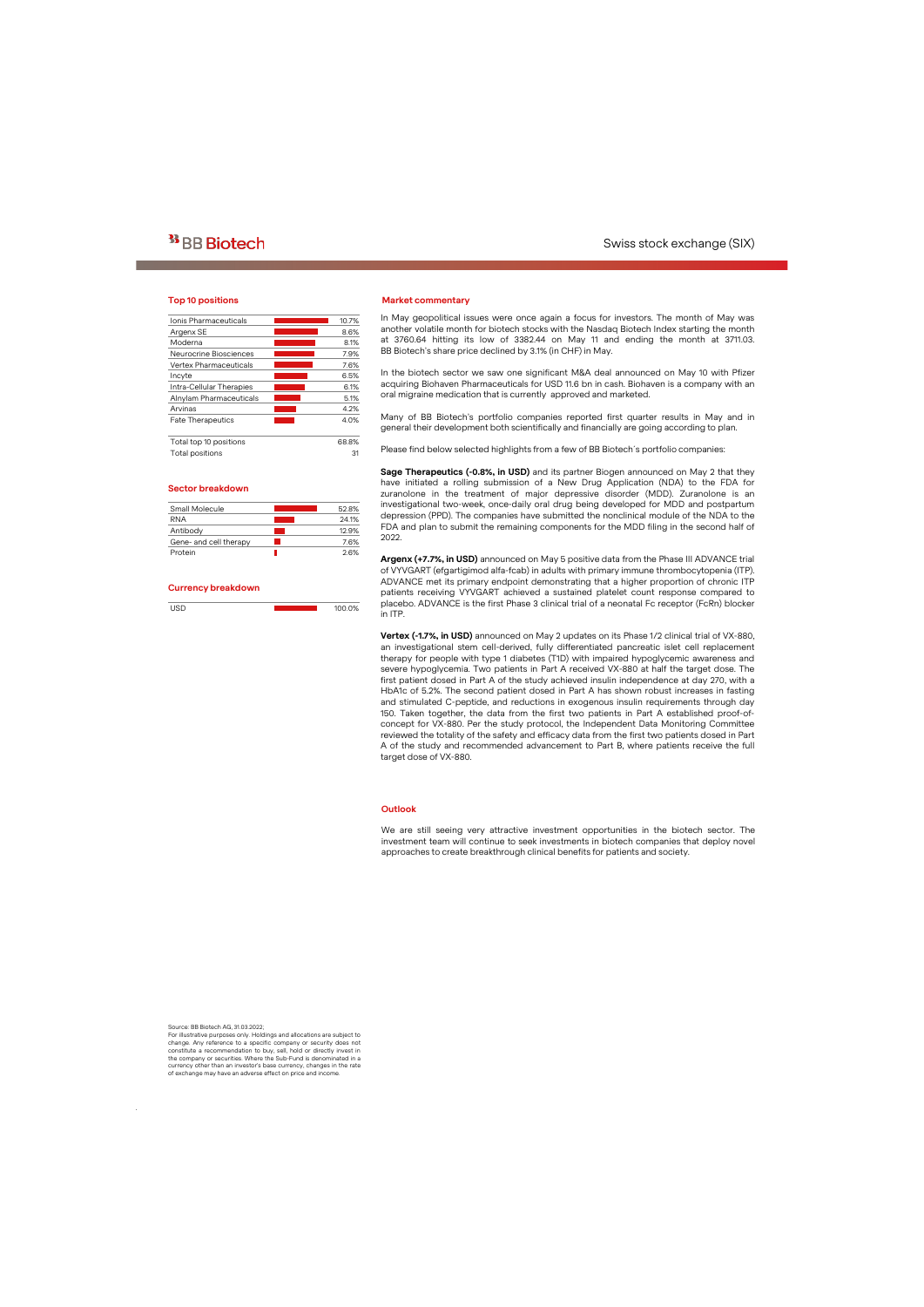#### **Risk and return profile Chances**

The investment company's objective is to generate attractive and competitive capital growth in the long term. It is therefore particularly suited to investors with an investment horizon of at least 5 years who want to selectively diversify their portfolio with investments in the biotechnology sector and who are willing to accept the equity risks typical of this sector.

#### **Target market**

The investment company is suitable for retail and professional investors in Switzerland as well as for professional and semi-professional investors in Germany and the UK.

- Unique opportunity for European investors to access the global biotech sector, a noncyclical growth industry that is strongly supported by increasing demand, driven by demographic trends and life style changes.
- New innovative drugs and technologies are powering sustainable momentum in the biotech sector.
- Focus on a diversified portfolio of profitable companies as well as small and midcap companies with strong pipelines.
- Management Team with strong scientific and medical expertise. Renowned Board of **Directors**

**EU SFDR 2019/2088 product category:** Article 8

• Attractive dividend policy; Dividend payment of 5% p.a.

#### **Sustainability Profile – ESG**

## **Inherent risks**

- BB Biotech invests in equities. Equities are subject to strong price fluctuations and so are also exposed to the risk of price losses.
- Biotech equities can be subject to sudden substantial price movements owning to market, sector or company factors.
- BB Biotech invests in foreign currencies, which means a corresponding degree of currency risk against the reference currency.
- The price investors pay or receive, like other listed shares, is determined by supply and demand and may be at a discount or premium to the underlying net asset value of the Company.
- BB Biotech may take a leverage of up to 15%, which may lead to even higher price movements compared to the underlying market.

#### **Board of Directors**

Dr. Erich Hunziker (Chairman) Dr. Clive Meanwell Dr. Thomas von Planta Prof. Dr. Mads Krogsgaard Thomsen Dr. Pearl Huang Laura Hamill

#### **Team Curaçao**

Rudy LeBlanc Hugo van Neutegem Jan Bootsma Nathalie Isidora-Kwidama

#### **Investor & Media Relations**



**Dr. Silvia Siegfried-Schanz** Investor Relations +41 44 267 72 66 ssc@bellevue.ch

#### **Management Team**



**Dr. Daniel Koller** Head Investment Management Team



**Dr. Samuel Croset** Portfolio Manager

.



**Claude Mikkelsen** Investor Relations +44 7557 048 577 cmi@bellevue.ch



**Felicia Flanigan** Portfolio Manager



**Dr. Maurizio Bernasconi** Portfolio Manager



portfolio-level

**Maria-Grazia Alderuccio** Investor Relations +41 44 267 67 14 mga@bellevue.ch



**Dallas Webb** Portfolio Manager



**Dr. Stephen Taubenfeld** Portfolio Manager



intensity expresses MSCI ESG Research's estimate of GHG emissions measured in tons of CO2 per USD 1 million sales; for further information c.f. www.bellevue.ch/sustainability-at-

**Tanja Chicherio** Media Relations +41 44 267 67 07 tch@bellevue.ch



**Dr. ChristianKoch** Portfolio Manager

Bellevue Asset Management AG is responsible for portfolio management, finance, marketing, sales and administration of BB Biotech AG.



**CO2 intensity (T CO2/mn USD sales):** 24.0 t (low) MSCI ESG coverage: 98%

**Exclusions:** X Compliance UNGC, HR, ILO X Controversial weapons X Norms-based exclusions **ESG Risk Analysis:** X ESG Integration Best-in-Class

**Stewardship:** X Engagement X X Proxy Voting

**MSCI ESG Rating (AAA - CCC):** A MSCI ESG coverage: 95%

Based on portfolio data as per 31.03.2022 (quarterly updates) – ESG data base on MSCI ESG Research and are for information purposes only; compliance with global norms according to the principles of UN Global Compact (UNGC), UN Guiding Principles for Business and Human Rights (HR) and standards of International Labor Organisation (ILO); no involvement in controversial weapons; norms-based exclusions based on annual revenue thresholds; ESG Integration: Sustainabiltiy risks are considered while performing stock research and portfolio construction; Best-in-class: systematic exclusion of "ESG laggards"; MSCI ESG Rating ranges from "leaders" (AAA-AA), "average" (A, BBB, BB) to "laggards" (B, CCC). Note: in certain cases the ESG rating methodology may lead to a systematic discrimination of companies or industries, the manager may have good reasons to invest in supposed "laggards". The CO2